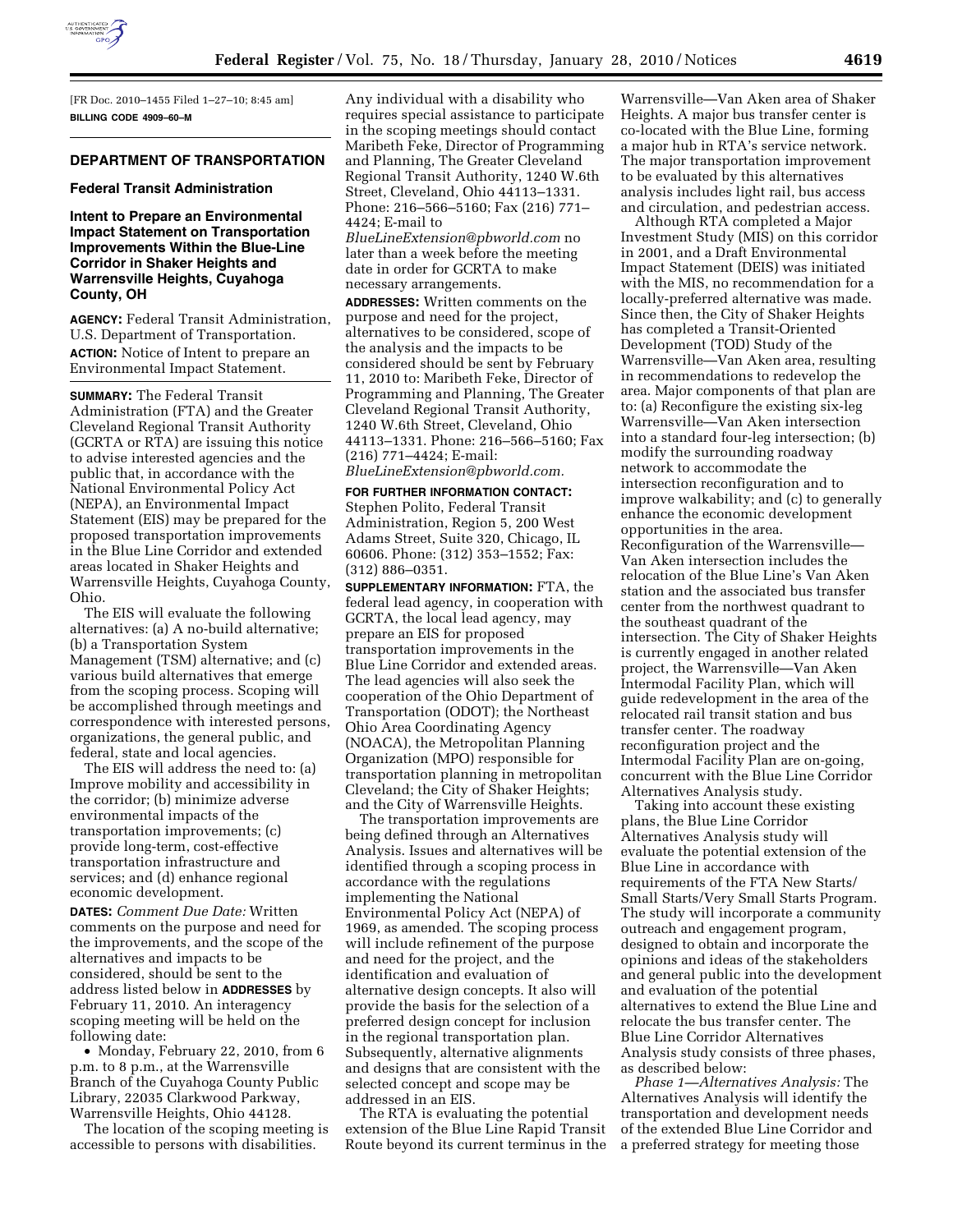needs. In doing this, the Alternatives Analysis will carry forward the work performed under the 2001 Blue Line Extension MIS, the Warrensville—Van Aken TOD study and the Warrensville— Van Aken Intermodal Facility Plan. The outcome of the alternatives analysis will be a local consensus on a preferred alternative, for which environmental documentation would be developed in Phase 2, and FTA documentation for entry into Preliminary Engineering under FTA's New Starts (or Small Starts or Very Small Starts) Program can be prepared.

*Phase 2—NEPA Documentation:* This phase addresses NEPA investigations and environmental coordination. The NEPA investigation will begin in the alternatives evaluation phase, with identification of environmental fatal flaws and sensitive areas for each alternative as part of the alternatives screening. This will include input obtained through the community engagement process.

*Phase 3—FTA New Starts Coordination:* The project team will coordinate with FTA to ensure that all reporting requirements related to the project evaluation and rating, the financial capacity of the project sponsor, and the technical methods and planning assumptions used to prepare the travel demand and cost forecasts are met.

#### **I. Scoping**

RTA and the FTA invite interested individuals, organizations, and federal, state, and local agencies to participate in establishing the purpose, alternatives, schedule, and analysis approach, as well as an active public involvement program. The public is invited to comment on: (a) The purpose and need; (b) the alternatives to be addressed; (c) the modes and technologies to be evaluated; (d) the alignments and station locations to be considered; (e) the environmental, social, and economic impacts to be analyzed; and (f) the evaluation approach to be used to select a locally-preferred alternative. Scoping comments should focus on the issues and alternatives for analysis, and not on the preference for particular alternatives. (Individual preference for particular alternatives should be communicated during the comment period for the DEIS that will be prepared subsequent to the Alternatives Analysis study. Refer to FTA Procedures below.) Comments may be made at the meetings or in writing no later than March 15, 2010 (see **DATES** and **ADDRESSES** above).

NEPA "scoping" (40 CFR 1501.7) has specific and fairly limited objectives, one of which is to identify the

significant issues associated with alternatives that will be examined in detail in the document, while simultaneously limiting consideration and development of issues that are not truly significant. It is in the NEPA scoping process that potentially significant environmental impacts those that give rise to the need to prepare an Environmental Impact Statement—should be identified. Impacts that are deemed not to be significant need not be developed extensively in the context of the impact statement, thereby keeping the statement focused on impacts of consequence consistent with the ultimate objectives of the NEPA implementing regulations, which is ''to make the Environmental Impact Statement process more useful to decision-makers and the public; and to reduce paperwork and the accumulation of extraneous background data, in order to emphasize the need to focus on real environmental issues and alternatives \* \* \* [by requiring] impact statements

to be concise, clear, and to the point, and supported by evidence that agencies have made the necessary environmental analyses.'' (See Executive Order 11991, of May 24, 1977.) Transit projects may also generate environmental benefits; these should be highlighted as well. The impact statement process should draw attention to positive impacts, not just negative impacts.

Once the scope of the environmental study, including significant environmental issues to be addressed, is settled, an annotated outline of the document will be prepared and shared with interested agencies and the public. The outline serves at least three worthy purposes, including:

1. Documenting the results of the scoping process;

2. Contributing to the transparency of the process; and

3. Providing a clear roadmap for concise development of the environmental document.

## **II. Description of Study Area and Purpose and Need**

The RTA completed a Strategic Plan for its future capital investments. The plan examined both the opportunities for expansion of RTA's system, and the constraints placed on it by RTA's financial capacities. Financial plans are suggesting that RTA will have to be very prudent in its capital investments to develop highly cost-effective improvements while maintaining its significant existing infrastructure. The Shaker Heights TOD plan suggested a relatively short extension of the Blue

Line south and west of the existing station site.

The Shaker Heights TOD plan and the Blue Line Extension MIS provide a starting place for the Alternatives Analysis. The study area is within the urban settings of the City of Shaker Heights and the City of Warrensville Heights, but it also includes the communities of Highland Hills and North Randall. The project is bounded approximately by Interstate 271 to the east, Interstate 480 to the south, Warrensville-Center Road to the west, and Cedar Road to the North. The project area contains a diverse mix of medium-density residential developments, retail centers, large office developments, recreation uses of a golf course and horse racing track, and the major institutions of Cuyahoga Community College and the new University Hospital's Chagrin Highland Campus.

The purpose of the Blue Line Corridor Extension is to: (a) Develop transportation improvements that reach new transit markets located to the south and east of the corridor; (b) improve transit connections between downtown Cleveland and the southeastern portion of the region; (c) improve access for existing users of the corridor to destinations within the study area; and (d) promote redevelopment and/or development along the existing and extended Blue Line corridor. Among the defined transportation needs assessed in this document are the following issues and items.

• There is no direct freeway access from the southeastern portion of the region to downtown Cleveland or University Circle. This lack of direct access makes travel by personal automobile and transit difficult. Travelers must either take a longer interstate route (I–480 west to I–77 north) or congested and slow regional arterials.

• The bus and rail options for inbound travelers are limited and suffer from the same lack of direct routes as those operating personal automobiles. Bus service to downtown can either operate indirectly on freeways or use congested and slow regional arterials. The existing Blue Line offers an expedited ride on an exclusive guideway, but is limited because it does not have direct access to the freeway network, nor does it directly access University Circle.

• The ŘTA has limited park-and-ride opportunities in the study area for transit service to downtown Cleveland and University Circle. The nearest RTA park-and-ride lot, Southgate, only has 28 spaces, and is not adjacent to the